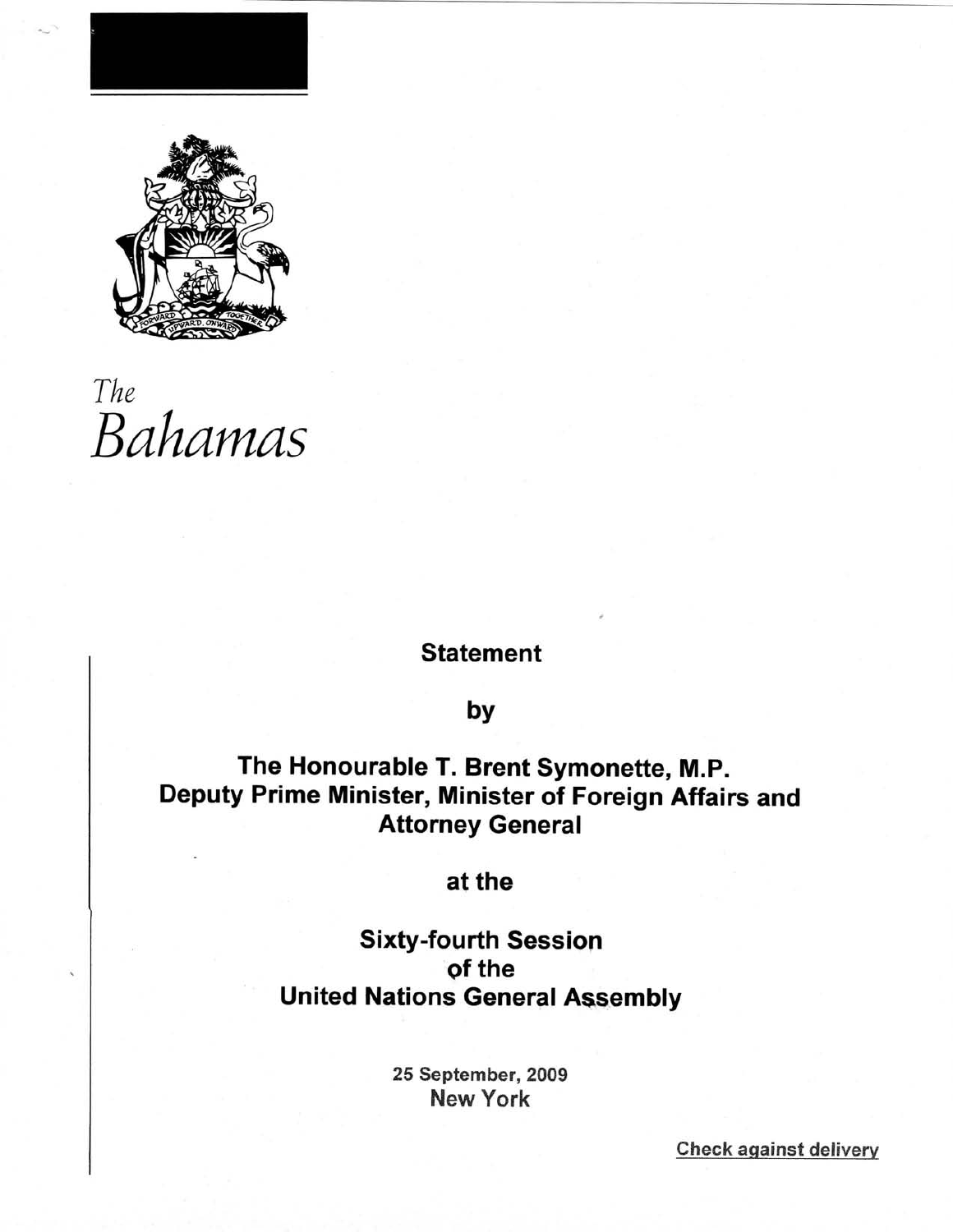On behalf of the Government and people of the Commonwealth of The Bahamas, I convey sincere congratulations on your election to the Presidency of this sixty-fourth session of the United Nations General Assembly. My delegation wishes to assure you of its full cooperation and support throughout the course of this session. I also take this opportunity to congratulate your predecessor, Father Miguel d'Escoto Brockmann on his stewardship of the sixty-third session.

#### Mr. President,

The current global financial and economic crisis, the worst since the Great Depression, threatens to negate all that we have achieved thus far on our development agenda, both at the national and international levels. This threat was acknowledged at the High-level event on the Millennium Development Goals (MDGs) last September. The scenario is no better today.

#### Mr. President,

The fallout for The Bahamas has been considerable. Ours is a small, very open economy that is closely linked to the performance of more developed economies. Tourism matters in The Bahamas; it is our primary industry and it affects all aspects of economic life in our country. We are in the midst of arguably one of the most difficult tourism seasons on record. Visitor arrivals are down, hotel occupancies are down and revenues earned from tourism are down. Unemployment has increased sharply. The continued economic uncertainty means that unemployment will continue to pose a problem until the global economy is stabilized and returns to growth. In this regard, we are heartened by some early signs of global economic recovery.

#### Mr. President,

The Government of The Bahamas acted quickly to soften the impact of the international economic downturn on our population. We took appropriate steps to ensure the continued integrity of the domestic financial system; we accelerated planned capital works to generate employment and economic activity; and we increased targeted social relief to those most disadvantaged by the crisis. In implementing these programmes the Government exercised appropriate fiscal restraint so as to ensure sustainability in the medium term but also in the longer term, and to ensure that the economy would be well placed to respond swiftly to any upturn in the global economy.

The Bahamas believes that it is critically important to global financial health that actions taken at the national level are complemented by appropriate international responses.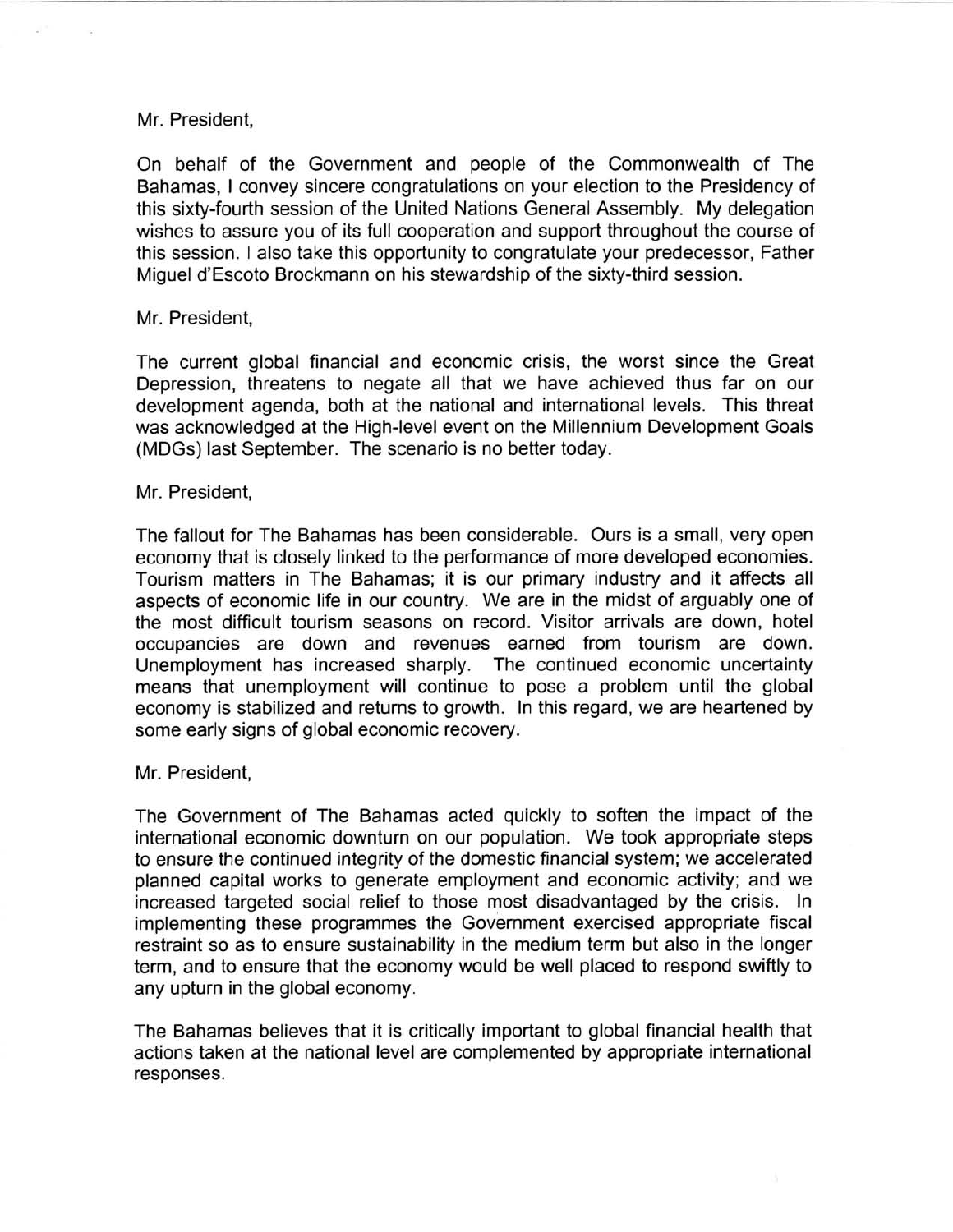This year the General Assembly will consider the Scale of Assessments for the apportionment of the expenses of the United Nations for the period 2010-2012, as well as the Scale of Assessments for the apportionment of the expenses of UN peacekeeping operations.

The Bahamas takes this opportunity to reiterate its longstanding position that per capita gross national income (GNI) should not be given undue weight in determining 'capacity to pay', as it often leads to distortions. Nowhere is this distortion more visible than in the case of the scale of assessments for peacekeeping operations. The current scale places The Bahamas, a small island developing state, in the same category as the most developed economies of the world, with the exception of the permanent members of the Security Council. This unjust formula creates an onerous burden and we call upon this body to address this inequity, which seriously undermines the development objectives of The Bahamas and other developing countries

Clearly the GNI criterion does not properly reflect either the vulnerability of our economy, or the extraordinary costs associated with the duplication of infrastructure required because of our archipelagic configuration.

Yet, despite our vulnerabilities, we have never wavered from our responsibilities as a fully-fledged member of the international community, and will continue to meet our obligations to the United Nations in the manner prescribed and agreed. While my Government is committed to paying its assessed contributions, in full and in a timely manner, we believe that the proposed Scale of Assessments is unfairly and unduly burdensome for countries such as The Bahamas and should therefore be reconsidered and adjusted, taking into account those considerations that reflect our vulnerabilities.

#### Mr. President,

Climate change presents acute challenges for Small Island Developing States (SIDS) like The Bahamas. We are extremely vulnerable to its impact.

One of the major consequences of climate change for The Bahamas has been the increase in the number, frequency and ferocity of hurricanes impacting our country and region over the last two decades.

#### Mr. President,

Restoration and recovery efforts required as a result of these extreme events have tolled in the hundreds of millions of dollars over the past decade alone, diverting scarce resources from other critically important national development programmes, and compromising our efforts towards sustainable development.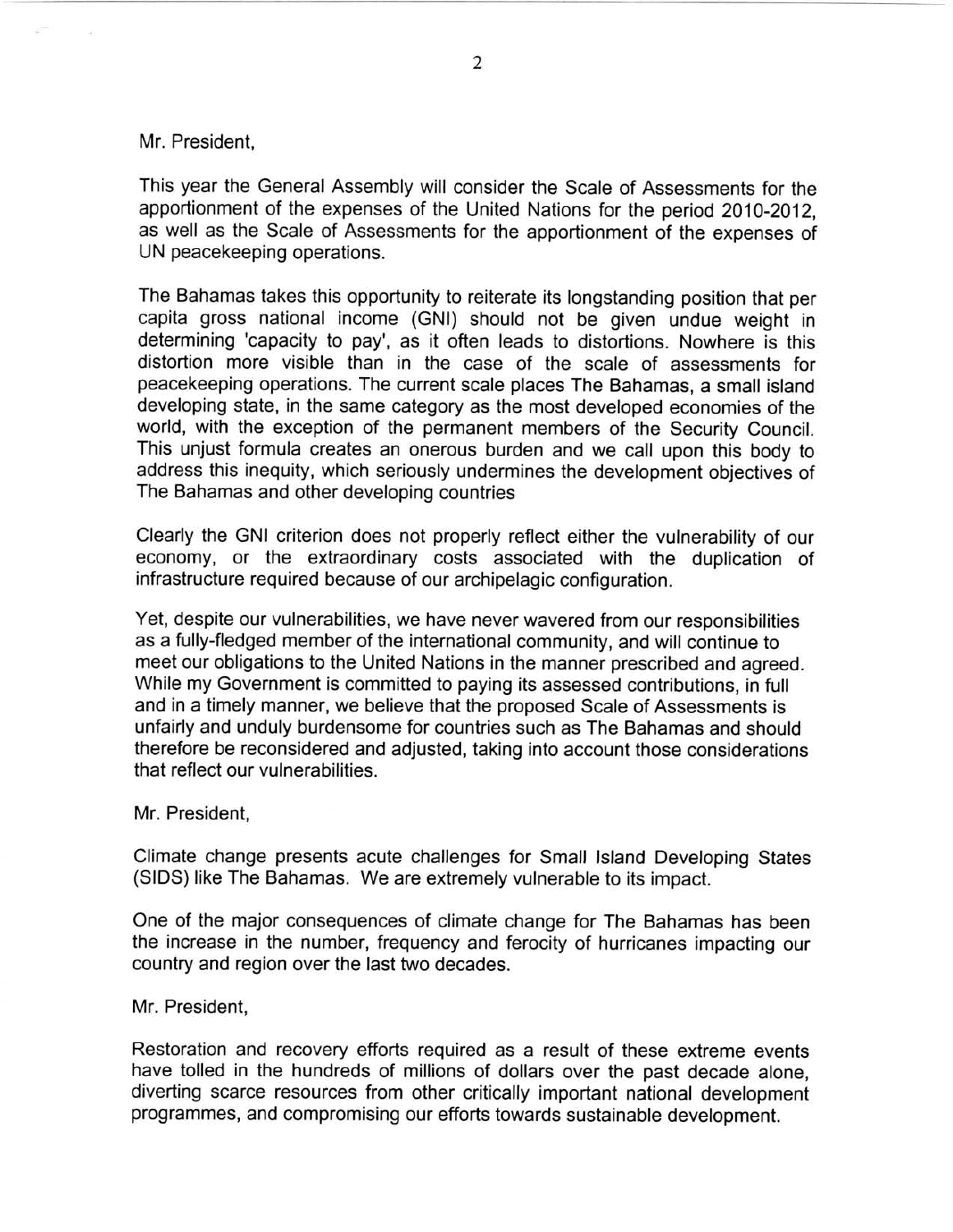diverting scarce resources from other critically important national development programmes, and compromising our efforts towards sustainable development.

Hence, we have a special interest not only in actions being taken to mitigate the adverse impacts of Climate Change but in measures designed to slow and indeed reverse actions which negatively impact climate. As a founding member of the Alliance of Small Island States (AOSIS), The Bahamas has joined with other like-minded states in our region and around the globe in calling for a global agreement in Copenhagen with legally binding targets that will permit us to achieve the ultimate objectives of the United Nations Framework Convention on Climate Change.

The Bahamas is cognizant that the responsibility for climate change does not rest with developed countries alone. Within our limited capabilities, The Bahamas has undertaken a number of appropriate actions, which were highlighted during the High-level Event, in order to increase our level of resilience vis-a-vis the adverse impacts of climate change.

#### Mr. President,

It is also important that initiatives being undertaken in pursuit of environmental protection do not cause greater harm than good. For example, the introduction of an air passenger levy will cause damage to our already weakened tourism industry, an industry that is our economic life line. The proposed marine bunkering levies/taxes are likely to have a similar negative impact on the cost competitiveness of our Maritime Registry. Such supposed 'well-intentioned' environmental initiatives come at a time when the resources available for adaptation are not readily available to Small Island Developing States (SIDS) like The Bahamas.

#### Mr. President,

As an archipelagic nation, The Bahamas faces particular challenges in the area of maritime safety and security. My Government has committed tremendous financial and technical resources to combat illicit trafficking of drugs and weapons, illegal, unreported and unregulated fishing, and human smuggling, and underscores the need for effective cooperation and coordination among States and the development of innovative approaches to resolve these issues and complement national efforts.

The Bahamas welcomes the constructive engagement of the United Nations and the International Maritime Organization to address the issue of piracy. The Bahamas, as the world's third largest ship registry, will continue to engage with its partners in the international community toward ensuring the safety and security of international shipping.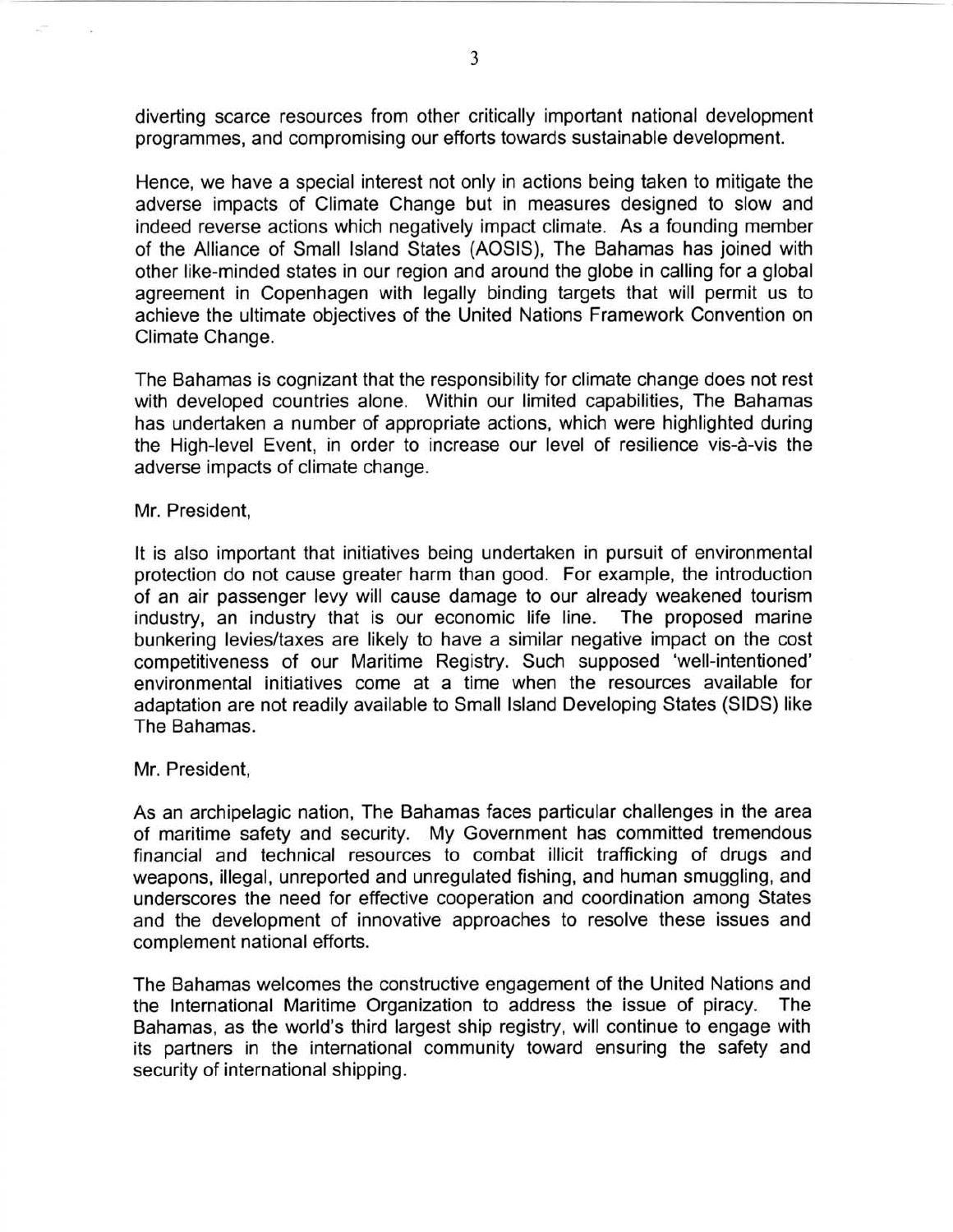Haiti is a near neighbour and a member of our Caribbean Community (CARICOM). The Bahamas and the Caribbean Community States are committed to Haiti's stabilization, as well as to its political and economic development, in the short- and long-term. This cannot be achieved without sustained support from the international community.

The Bahamas is therefore heartened by the UN's active and sustained engagement in Haiti over the past four and a half years, through the work of the United Nations Stabilization Mission in Haiti (MINUSTAH). We share the hope of the Secretary General that Haiti is moving away from a history of conflict to a future of peaceful and sustainable development. We call on the Security Council to further extend the mandate of MINUSTAH beyond 15<sup>th</sup> October, 2009, as recommended by the Secretary General. We are also hopeful that the recent appointment of former United States President Bill Clinton as the Secretary-General's Special Envoy for Haiti will help to keep the issues affecting Haiti at the forefront of the attention of the international community. The Security Council's meeting on Haiti earlier this month was most welcome in this regard.

Mr. President,

An increased level of criminal activity is creating new challenges for The Bahamas, a phenomenon shared with other countries in our region. We continue to implement national and regional anti-crime initiatives to combat this scourge, which undermines our economies and indeed to our social stability.

Illicit trafficking in narcotic drugs and small arms and light weapons, are major contributing factors to this phenomenon. The Bahamas is not a producer of illicit drugs. Neither The Bahamas nor the other member States of CARICOM are manufacturers or suppliers of small arms and light weapons. Yet, illicit drugs and light weapons account overwhelmingly to violent crime in our societies.

A disproportionate amount of our scarce budgetary resources are dedicated to fighting illicit drug and light arms trafficking through our territory and in dealing with the terrible fallout in our communities.

The Bahamas is firmly committed to enhancing regional and international cooperation in the area of peace and security. We are pleased that the United Nations Office on Drugs and Crime (UNODC) has agreed to re-engage with the Caribbean region and to support the fight against the crime and violence that today mars our societies.